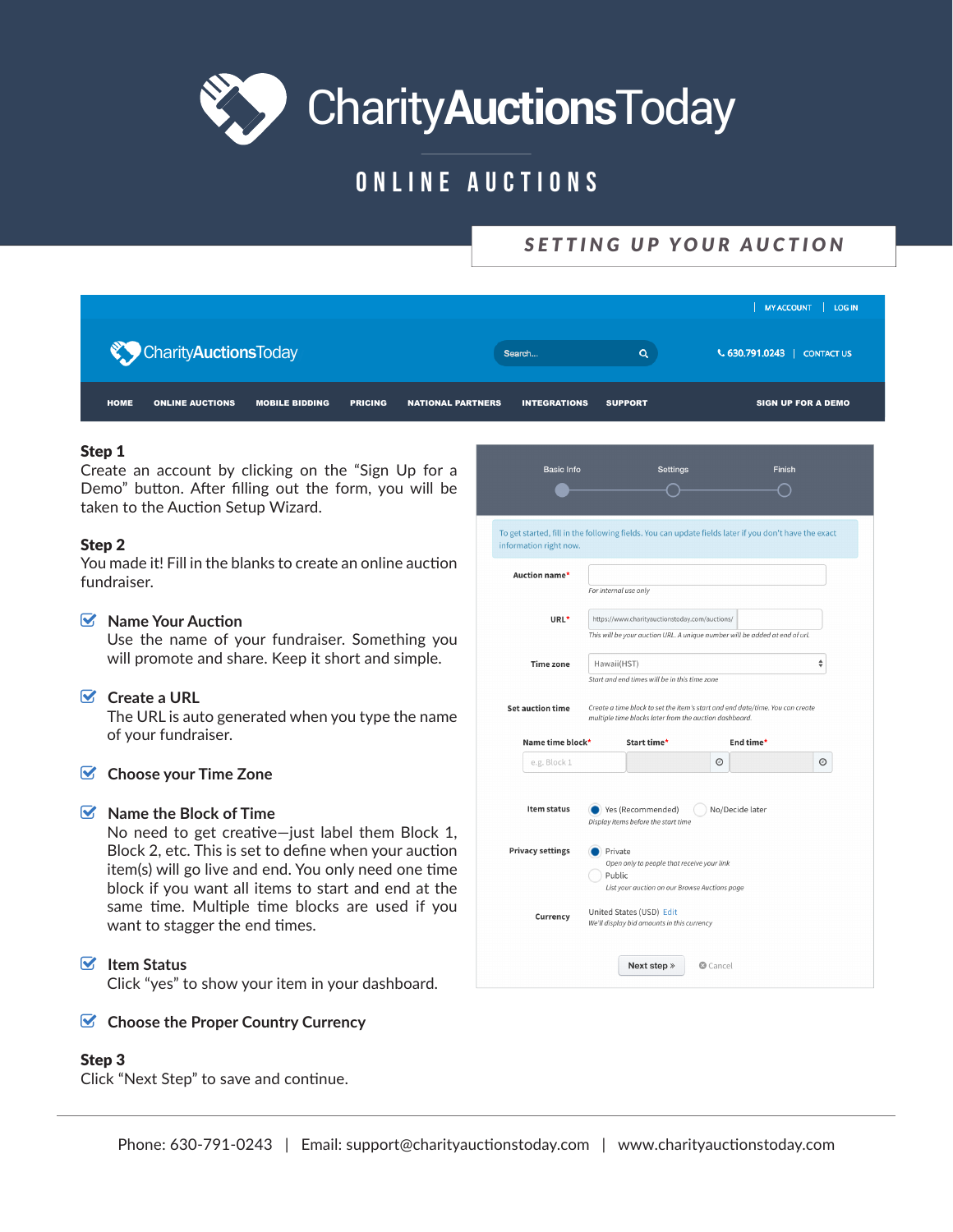# ONLINE AUCTIONS

## SETTING UP YOUR AUCTION

Activate Auction Explore for free. Activate your account when you're ready to add more items.

BOOM! Your auction is all set. You're ready to add auction items.

We start all new auctions in demo mode so you're only able to add 5 items and place two test bids per item. At anytime, you can click the red Activate Auction button at the top of the Auction Dashboard to unlock more items and bidding.

#### Step 5 - Adding Items

From the Items Page, you can add items one at a time or import items in bulk. Before moving to this step, have good quality images of your auction items and detailed information for each item.

There are many options to choose and most are optional. Some of them are confusing to beginners. So, we've added an explanation of each option on the next page.

| $\Theta$<br><b>Auction Dashboard</b>              | Auction Items > Add Item |                                                               |        |
|---------------------------------------------------|--------------------------|---------------------------------------------------------------|--------|
| Set Payment Options<br>$\Theta$                   |                          |                                                               |        |
| Items<br>E<br>$\hat{\phantom{a}}$                 | <b>Listing type</b>      | Online Auction<br>Tell our system how to list this item       | ÷      |
| All Items                                         | <b>Add category</b>      | ÷<br><b>Select Category</b>                                   | Remove |
| <b>Add Items</b>                                  |                          | Add more                                                      |        |
| <b>Custom Categories</b>                          | Item title*              | Make a compelling title so bidders click to view more         |        |
| B<br>Invoices<br>$\checkmark$                     | <b>Description</b>       | No<br>Yes                                                     |        |
| <b>Auction Options</b><br>出<br>$\checkmark$       |                          | The more detailed a description, the more bids you'll receive |        |
| $\mathcal{P}$<br>Invite & Promote<br>$\checkmark$ |                          |                                                               |        |
| Reports<br>$\overline{\mathbf{H}}$<br>$\sim$      |                          |                                                               |        |
| $\odot$<br>Live Event Options v                   |                          |                                                               |        |
|                                                   |                          |                                                               |        |
|                                                   |                          |                                                               |        |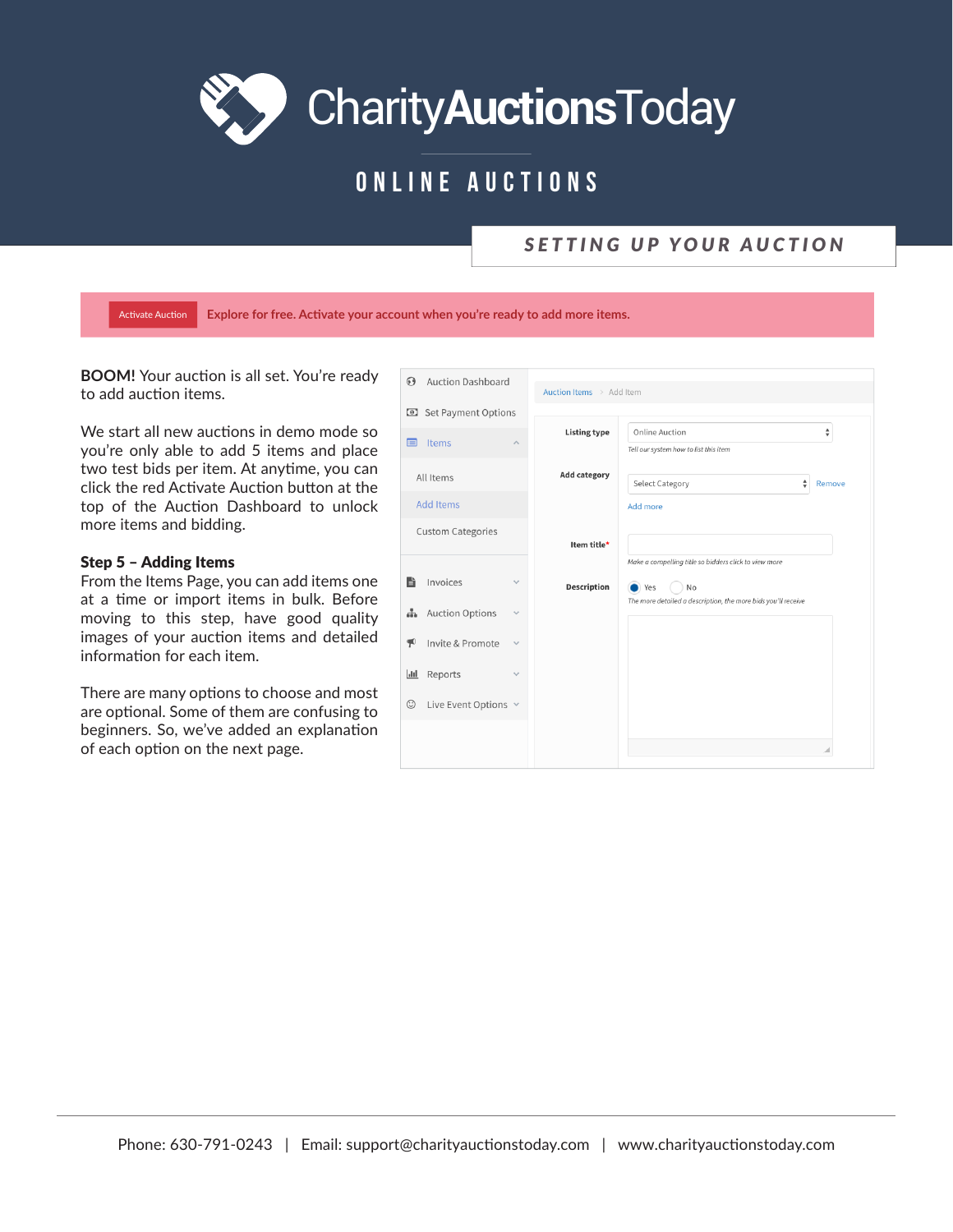# ONLINE AUCTIONS

## SETTING UP YOUR AUCTION

#### **Item Options**

#### **Listing Type (Required):**

Choose between Online Auction or View Only. View Only should only be selected if you want an online catalog of items but no bidding activated.

#### **Item Title (Required):**

Create a clear, concise title, but make it intriguing so that they will want to click for more information. Yep, this is the hard part! So, if you have a gift basket donated from a chocolate store you might say something like, "Chocolate Lover's Dream Basket". It is short and concise, nothing confusing. We know it is for chocolate lovers and we know it is a basket. They'll want to click to see more details.

#### **Starting Bid (Required):**

What price will the bidding begin for each item? Make it low enough to entice bidders but not too low. Rule of thumb, if you only received one bid, would you be happy with the amount of money raised?

#### **Blind Bid (Optional):**

This hides the bidder history. It can make the bidding more exciting. However, some bidders like to see the bids and get into bidding wars. This can dramatically increase the end bid.

#### **Bid Increments (Required):**

Custom or Default. Choose your own increments or use the default setting. You might want to create you own increments to make it more interesting.

#### **Catalog Number (Optional):**

Assign a number to your items to keep track for accounting purposes and taxes.

#### Hide Item (Optional):

Item can be hidden until you decide to unhide them.

#### **Add Donors (Optional):**

Display who donated items. Click yes for a box to fill in details. Some donors wish to remain anonymous while others want the exposure.

#### **Upload Images (Optional):**

You should upload images showing the item from various angles. You can upload up to 5 images per item.

#### **Item Description (Optional):**

What is it? Who donated it? Where did it come from? List the items inside the basket. Use brand names, sizes, and retail values. Be as detailed as possible.

#### **Add Category (Optional):**

Group items by category. You can create unlimited Custom Categories.

#### **Add Buy it Now (Optional):**

Add a Buy Now price to sell the item outright ? Make it more than the retail value, this is for charity!

#### **Auction Time (Required):**

You already chose a time during setup. To change it, simply edit your Time Block from the Edit tab. Times can even be changed after the auction starts.

#### **Shipping Costs (Optional):**

Will you add shipping costs to the invoice? Will you ship? Have this amount figured for each item. Shipping can get pricey. You can also require bidders to pick up their items at the end of the auction.

#### **Add Quantity (Optional):**

Do you have 1 item or several?

#### **Item Value (Optional):**

What is the retail value?

#### Set a Reserve (Optional):

What do you need to make a profit on the item? Sometimes you purchase items for your auction, make sure the reserve is for more than your cost.

#### **Popcorn Bidding (Optional):**

Prevents auction sniping in the last few minutes. Say what? What is popcorn bidding? Popcorn Bidding gives all bidders an equal chance of winning the item by extending the end time of the item if a last minute bid is placed. Any bids placed in the last five minutes before the auction ends will extend the auction end time to the 5 minute mark and count down again.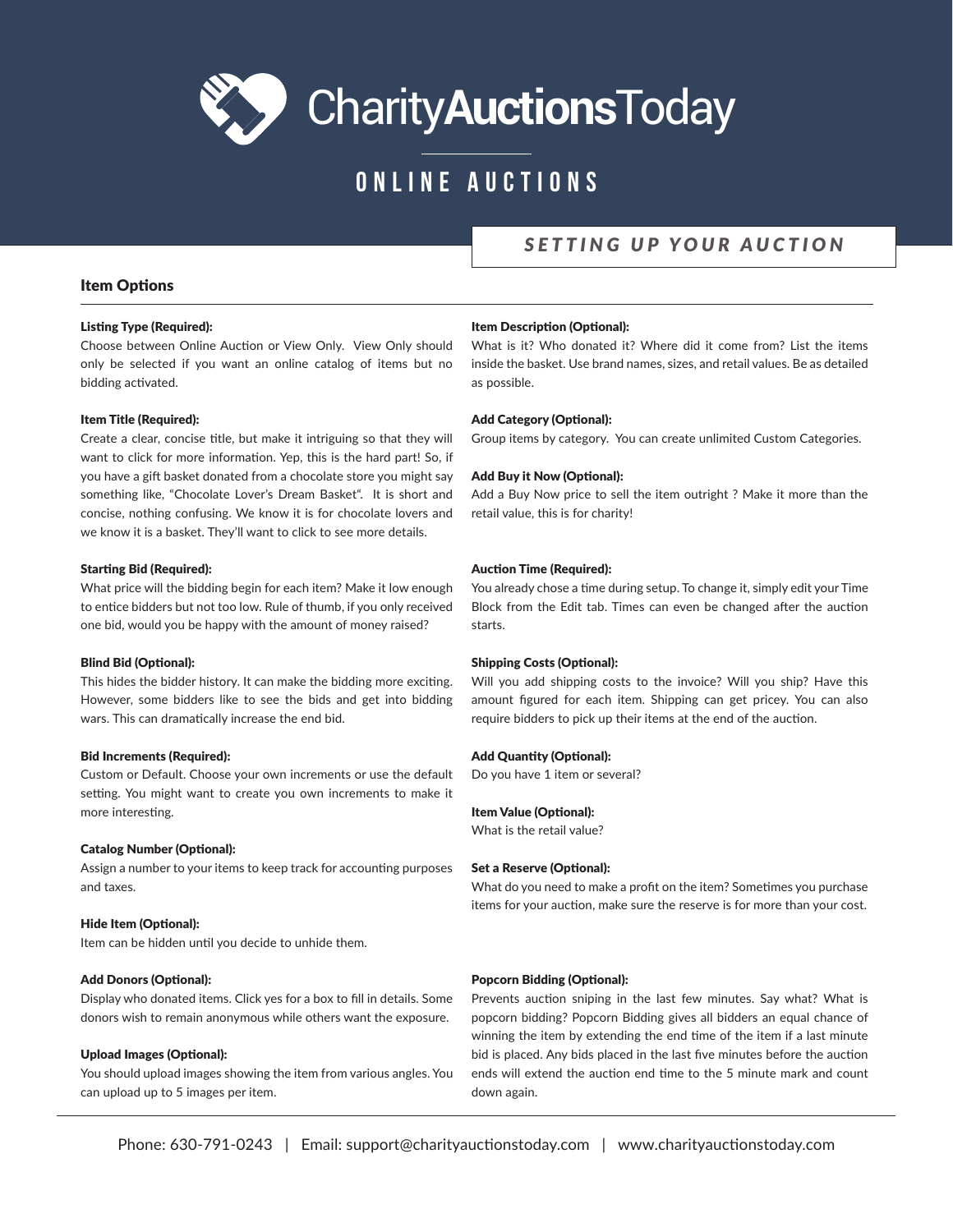# ONLINE AUCTIONS

# SETTING UP YOUR AUCTION

#### **Save & Exit**

It is time to save and exit the item page. Did you fill in everything correctly? You are about to find out. It will not approve the auction for saving until you have properly filled out the form.

#### **Step 6 - Designing Your Auction**

From the Design Tab, you can upload the look and feel of your auction to match your website.

- Add Logos/Banners
- $\bullet$  Add main images

 $\triangleright$  Add a title and description that gives more information about your organization and auction.

 $\bullet$  Add/Remove page features

| <b>EDIT</b>                                 | <b>DESIGN</b> |                          | MANAGE |  |                      |                                  |                 |                        |
|---------------------------------------------|---------------|--------------------------|--------|--|----------------------|----------------------------------|-----------------|------------------------|
| Dashboard > Design page                     |               |                          |        |  |                      |                                  |                 |                        |
| Choose a theme                              |               |                          |        |  |                      | Or design your own               | Save            |                        |
|                                             |               |                          |        |  | Event Title:         | $\frac{1}{2}$ #313637            | Background:     | $\#e5e9f0$             |
|                                             |               | $\overline{\phantom{a}}$ |        |  | Header Text:         | #313637                          | Box Background: | #e5e9f0                |
|                                             |               |                          |        |  | Body Text:           | $\parallel$ #6b6b6b              | Box Border:     | #d9dee2                |
| • Page Features                             |               |                          |        |  | Links Color:         | $\overline{\phantom{0}}$ #5773b0 | Box Header:     | #e5e9f0                |
| • Upload Logo/Banner<br>• Upload Main Image |               |                          |        |  | <b>Button Color:</b> | $\parallel$ #5773b0              | Box Text:       | $\blacksquare$ #6b6b6b |
| • Title & Description                       |               |                          |        |  | <b>Button Text:</b>  | #ffffff                          | Progress bar:   | #74d04c                |

For tips on designing your auction to receive more bids and donations, check out our bonus video.

https://www.charityauctionstoday.com/p/bonus-training-7-design-your-auction-for-more-bids-and-donations/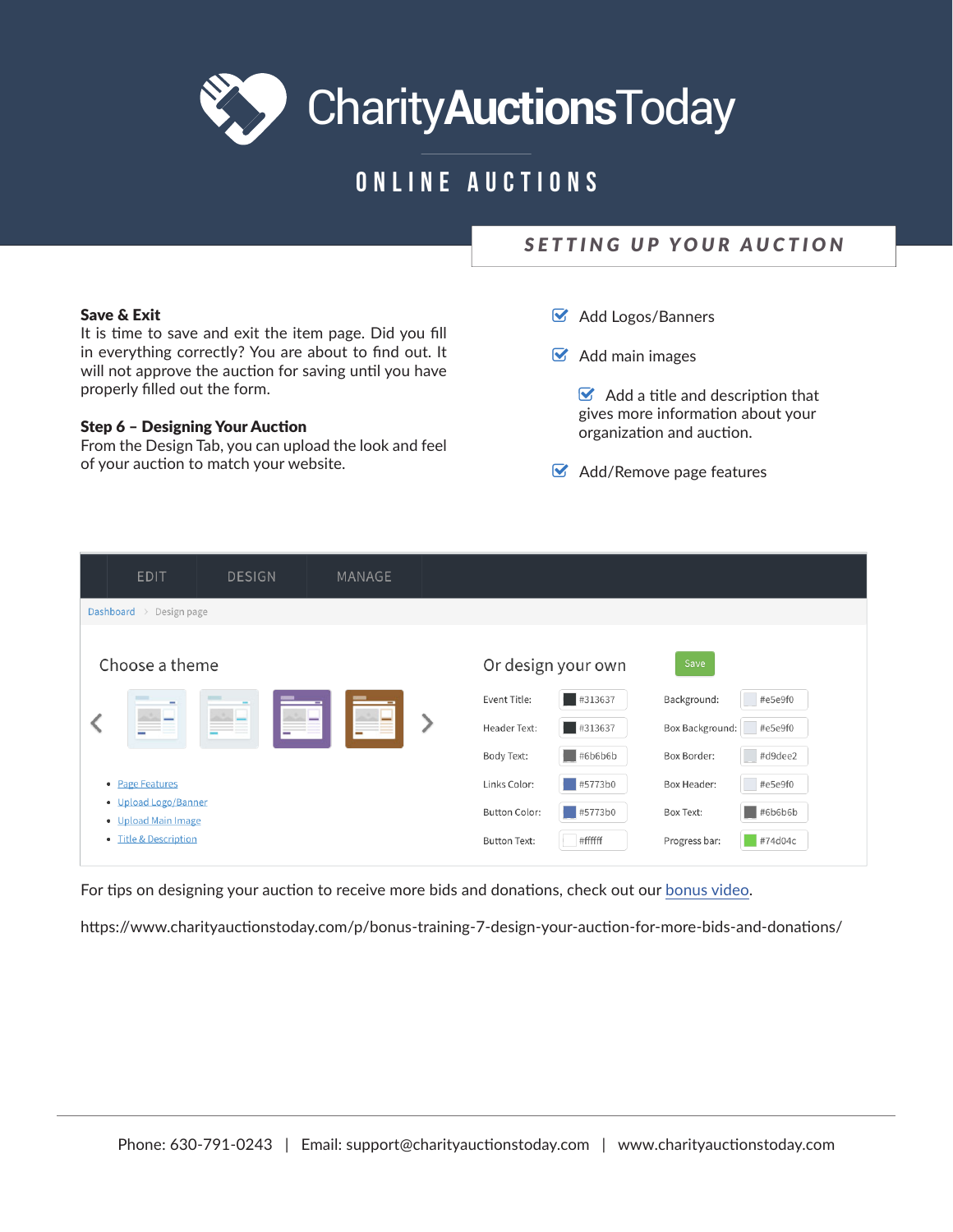# ONLINE AUCTIONS

## SETTING UP YOUR AUCTION

## **Step 7 - Launching Your Online Auction**

When launching your online auction, copy the auction URL and send it out in email or through social media.

### **URL** Location:

Invite & Promote > Links & Widgets > Send Auction Link

| <b>Auction Dashboard</b><br>$\mathbf{G}$               |              | <b>Links/Widgets</b>                                                                                                                                                                                                        |  |  |  |  |  |
|--------------------------------------------------------|--------------|-----------------------------------------------------------------------------------------------------------------------------------------------------------------------------------------------------------------------------|--|--|--|--|--|
| Set Payment Options<br>$\omega$                        |              |                                                                                                                                                                                                                             |  |  |  |  |  |
| Items<br>$\checkmark$<br>$\equiv$                      |              | <b>Create Auction Link</b>                                                                                                                                                                                                  |  |  |  |  |  |
|                                                        |              | Update<br>https://www.charityauctionstoday.com/auctions/<br>nchspto2016                                                                                                                                                     |  |  |  |  |  |
| Ë<br>Invoices                                          | $\checkmark$ | Create a custom URL for this auction. A unique number identifier will be added to the end                                                                                                                                   |  |  |  |  |  |
| <b>Auction Options</b><br>ዹ                            | $\checkmark$ | of the link. (NOTE: If this link is changed, the old link will no longer work. Only change this<br>link if your auction has not been shared.)                                                                               |  |  |  |  |  |
| <b>Invite &amp; Promote</b><br>$\widehat{\phantom{a}}$ |              | <b>Send Auction Link</b>                                                                                                                                                                                                    |  |  |  |  |  |
| <b>View Auction</b>                                    |              | https://www.charityauctionstoday.com/auctions/nchspto2016-3537                                                                                                                                                              |  |  |  |  |  |
|                                                        |              | Copy this web address and paste it into an email, instant message, Facebook, Twitter, or                                                                                                                                    |  |  |  |  |  |
| Links & Widgets                                        |              | anywhere else and bidders will be directed to your auction.                                                                                                                                                                 |  |  |  |  |  |
|                                                        |              | <b>Live Event Registration Kiosk</b>                                                                                                                                                                                        |  |  |  |  |  |
| Add Auction to<br>Facebook                             |              | https://www.charityauctionstoday.com/register/nchspto2016-3537                                                                                                                                                              |  |  |  |  |  |
|                                                        |              | Copy this web address and paste it onto a laptop or tablet to register guests as they arrive<br>at your live event/gala. The kiosk will send a text message with a link to your auction after<br>registration is completed. |  |  |  |  |  |